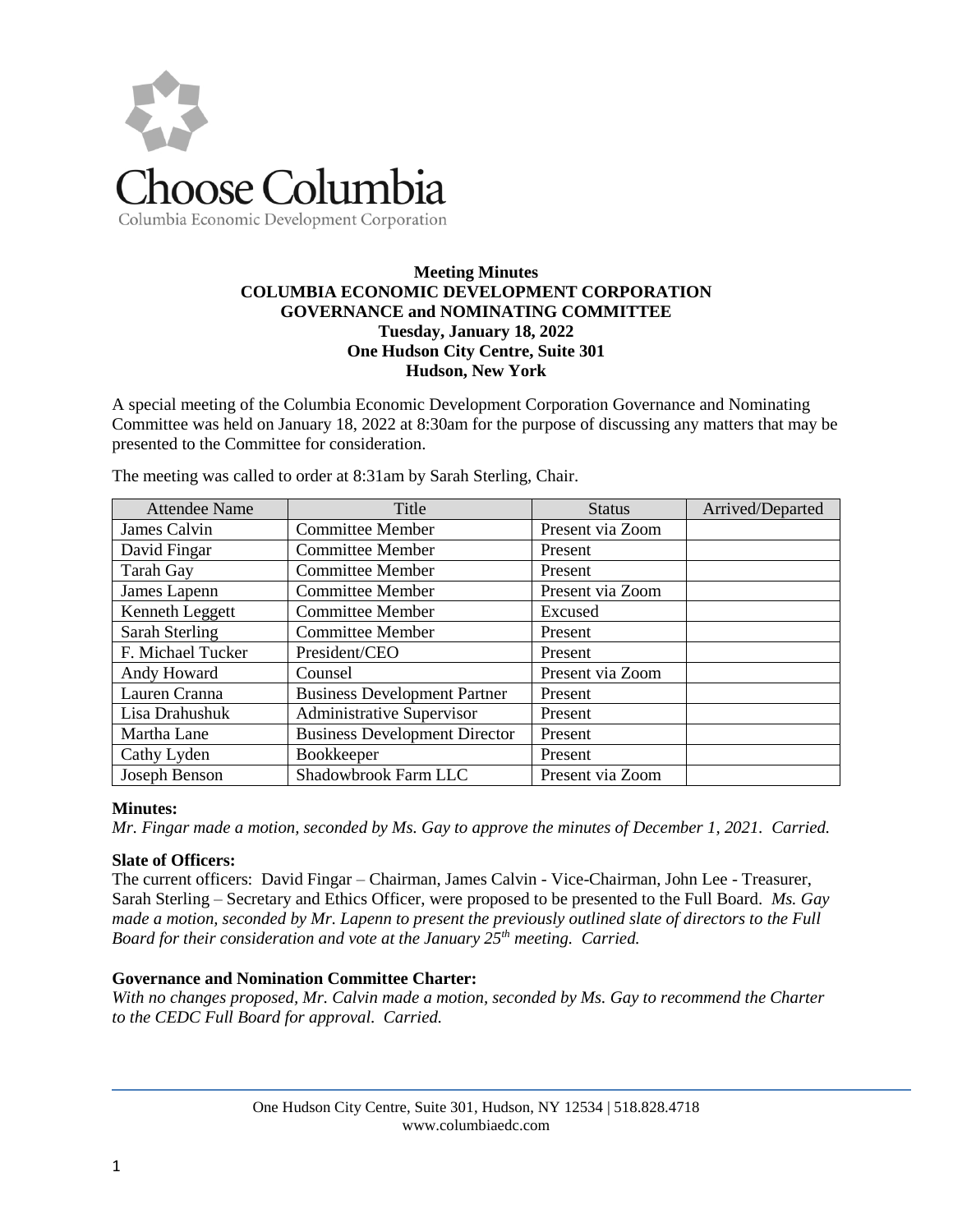

# **2021 Discharged Duties:**

*Mr. Fingar made a motion, seconded by Ms. Gay to approve and recommend the 2021 discharged duties for the Governance & Nomination Committee. Carried.*

# **Procurement Policy:**

*Mr. Tucker noted there were no changes from the previous year. Mr. Calvin, made a motion, seconded by Mr. Lapenn to recommend the policy as present to the Full Board. Carried.* 

## **Property Acquisition Policy:**

Mr. Tucker stated CEDC has recently only acquired property from Columbia County. He noted the policy had not changed. *Mr. Fingar made a motion, seconded by Mr. Lapenn to recommend the policy to the Full Board as presented. Carried.*

## **Property Disposition Policy:**

*Mr. Calvin made a motion, seconded by Mr. Lapenn to recommend the policy to the Full Board as presented. Carried.*

## **Whistleblower Policy:**

Mr. Lapenn asked if the policy was used in 2021. Mr. Tucker stated it had not. *Mr. Calvin made a motion, seconded by Ms. Gay to recommend the policy to the Full Board as presented. Carried.*

#### **Board Vacancy Prospects:**

Mr. Tucker noted there was currently one vacancy on the Board, but there would be an additional three due to the terms ending for Tish Finnegan, James Lapenn and John Lee at the end of April. He noticed the by-laws allowed officers extending their terms. He suggested speaking to Ms. Finnegan, regarding another representative from Columbia Memorial Hospital. Mr. Fingar felt an accounting person would be invaluable to the board. Ms. Sterling noted a packet of information had been sent last year by Ms. Cranna. Mr. Tucker suggested that the list outlining the currently Board's affiliations and locations would be distributed to the Full Board in advance of the January 25<sup>th</sup> meeting. She asked if any current loan holders would have a conflict of interest that would preclude them from holding a board seat. Mr. Tucker stated the conflict of interest would be addressed by the policy.

#### **Review of Board and Committee Compliance:**

Ms. Sterling noted that Mr. Grout had missed several meetings and had not submitted proof to regarding the attendance of training. Mr. Tucker stated the by-laws provide for the Chair to address the issue with the board member. Mr. Fingar stated he had contacted and addressed the issue with Mr. Grout several months ago.

Mr. Lapenn stated he currently served on the Workforce Investment Board, which worked with Chris Nardone at Columbia Greene Community College. He noted at the end of his term, he would not be